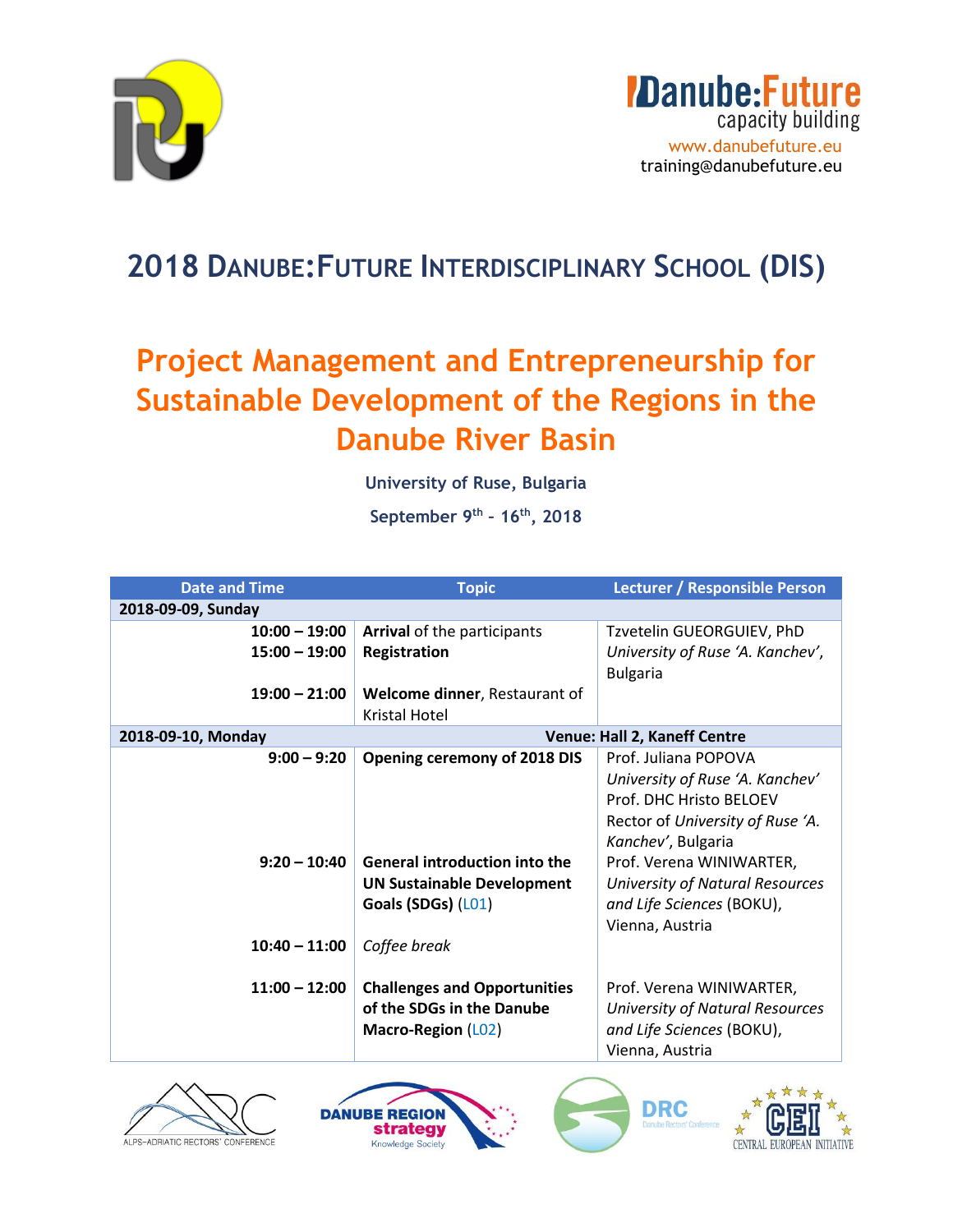

# **Danube: Future**

www.danubefuture.eu training@danubefuture.eu

| $12:00 - 13:00$       | <b>Formation and orientation of</b>                | Facilitators                           |  |
|-----------------------|----------------------------------------------------|----------------------------------------|--|
|                       | working groups                                     |                                        |  |
| $13:00 - 14:00$       | Lunch break                                        |                                        |  |
| $14:00 - 17:00$       | <b>Scientific Excursion: Natural</b>               | Nikolay KANCHEV, PhD                   |  |
|                       | Park 'Rusenski Lom'                                | Plamen MANEV, PhD                      |  |
|                       | http://lomea.org/                                  | University of Ruse 'A. Kanchev',       |  |
|                       |                                                    | <b>Bulgaria</b>                        |  |
|                       |                                                    |                                        |  |
| 2018-09-11, Tuesday   | Venue: Hall 2, Kaneff Centre                       |                                        |  |
| $9:00 - 10:20$        | <b>Entrepreneurship and</b>                        | Svilen KUNEV, PhD                      |  |
|                       | <b>Innovations in the Danube</b>                   | University of Ruse 'A. Kanchev',       |  |
|                       | Region (L03)                                       | <b>Bulgaria</b>                        |  |
| $10:20 - 10:40$       | Coffee break                                       |                                        |  |
| $10:40 - 12:00$       | <b>Presentation of CEI Rules and</b>               | Ugo POLI                               |  |
|                       | <b>Activities (L04)</b>                            | Central European Initiative (CEI),     |  |
|                       |                                                    | Trieste, Italy                         |  |
| $12:00 - 13:00$       | Lunch break                                        |                                        |  |
| $13:00 - 14:40$       | <b>Group Work in Teams</b>                         | Teams of Participants,                 |  |
|                       |                                                    | Hall 2.204                             |  |
|                       |                                                    |                                        |  |
| $14:40 - 15:00$       | Coffee break                                       |                                        |  |
| $15:00 - 17:00$       | <b>Group Work in Teams</b>                         | Teams of Participants,                 |  |
|                       |                                                    | Hall 2.204                             |  |
| 2018-09-12, Wednesday |                                                    | Venue: Hall 2, Kaneff Centre           |  |
| $9:00 - 10:20$        | Long-term Socio-ecological                         | Gertrud HAIDVOGL, PhD                  |  |
|                       | <b>Change and Sustainable</b>                      | <b>University of Natural Resources</b> |  |
|                       | <b>Development of the Danube</b>                   | and Life Sciences (BOKU),              |  |
|                       | (L05)                                              | Vienna, Austria                        |  |
| $10:20 - 10:40$       | Coffee break                                       |                                        |  |
| $10:40 - 12:00$       | <b>Historical, Social and Metrical</b>             | Prof. Vasil SIMEONOV                   |  |
|                       | <b>Aspects of Sustainability (LO6)</b>             | University of Sofia 'St. Kliment       |  |
|                       |                                                    | Ohridski', Bulgaria                    |  |
|                       |                                                    |                                        |  |
| $12:00 - 13:00$       | Lunch break<br><b>Scientific Excursion: Cross-</b> |                                        |  |
| $13:00 - 17:00$       |                                                    | Strahil KARAPCHANSKI, PhD              |  |
|                       | <b>Border Cooperation between</b>                  | Vice-Mayor, Ruse, Bulgaria             |  |
|                       | Romania and Bulgaria for the                       | Nicolae BARBU - Mayor,                 |  |
|                       | <b>Sustainable Development in</b>                  | Giurgiu, Romania                       |  |
|                       | the Danube Region                                  | <b>Marian MACELARU</b>                 |  |
|                       |                                                    | Red Cross, Giurgiu, Romania            |  |
|                       |                                                    |                                        |  |
|                       |                                                    |                                        |  |







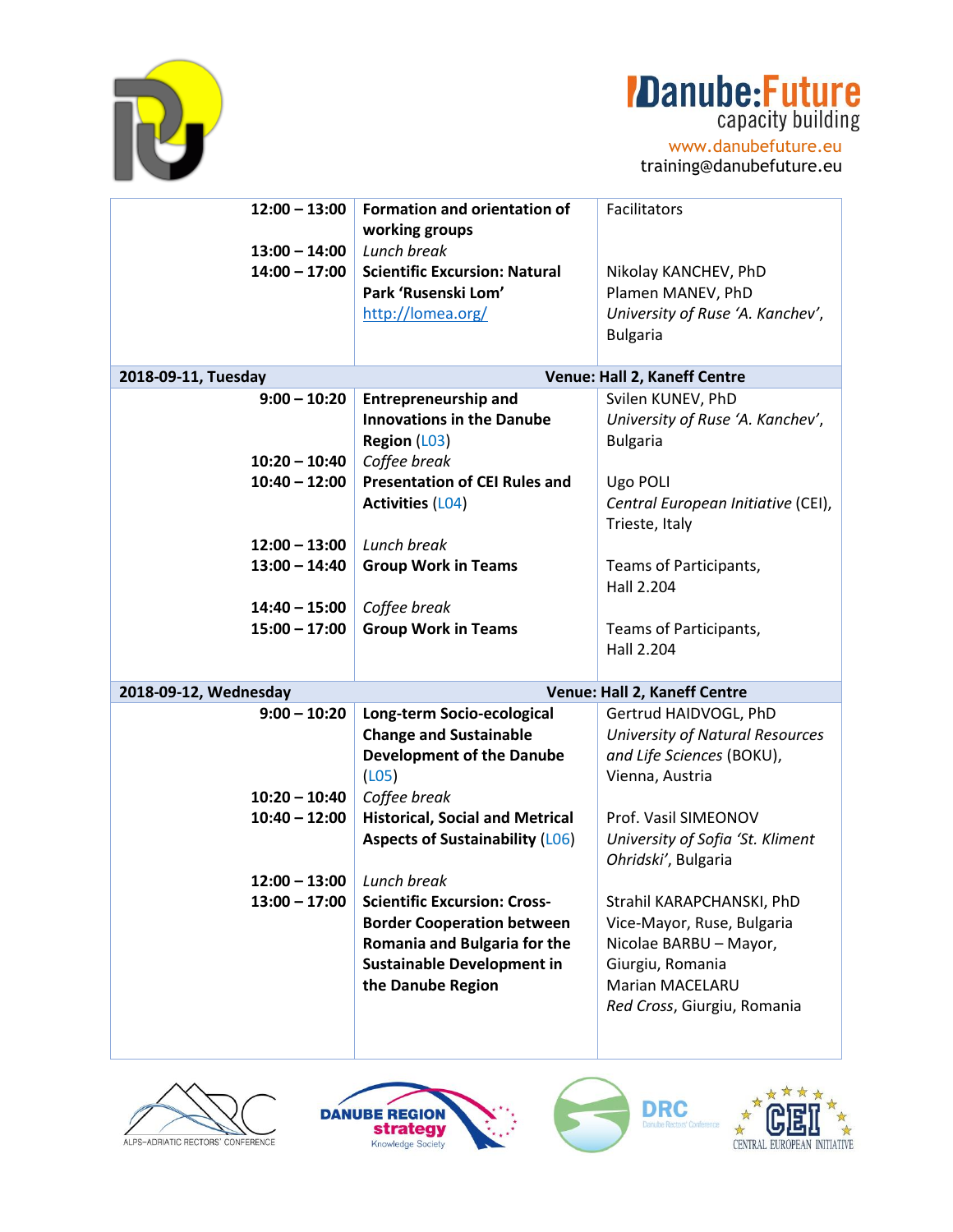

### **Danube:Future** capacity building

www.danubefuture.eu training@danubefuture.eu

**2018-09-13, Thursday Venue: Hall 2, Kaneff Centre 9:00 – 10:20 10:20 – 10:40 10:40 – 12:00 12:00 – 13:00 13:00 – 14:40 14:40 – 15:00 15:00 – 17:00 Economic Development of the Danube Region** (L07) *Coffee break* **Intercultural Competence as a Diving Force of Cross-Cultural Dynamics Within and Across Organizations** (L08) *Lunch break* **Group Work in Teams** *Coffee break* **Group Work in Teams** Assoc. Prof. Liviu-Mihail MARINESCU *Danubius University in Galați*, Romania Assoc. Prof. Tsvetelina HARAKCHIYSKA *University of Ruse 'A. Kanchev'*, Bulgaria Teams of Participants, Hall 2.204 Teams of Participants, Hall 2.204 **2018-09-14, Friday Venue: Hall 2, Kaneff Centre 9:00 – 10:20 10:20 – 10:40 10:40 – 12:00 12:00 – 13:00 13:00 – 14:40 14:40 – 15:00 15:00 – 17:00 Danube Universities as promoters of a society of knowledge and a sustainable development** (L09) *Coffee break* **Development of Metrics for the Sustainable Development of Organizations** (L10) *Lunch break*  **Group Work in Teams** *Coffee break* **Group Work in Teams** Mag. Sebastian SCHÄFFER, MA Danube Rectors' Conference, Vienna, Austria Tzvetelin GUEORGUIEV, PhD *University of Ruse 'A. Kanchev'*, Bulgaria Teams of Participants, Hall 2.204 Teams of Participants, Hall 2.204 **2018-09-15, Saturday Venue: Hall 2, Kaneff Centre 9:00 – 10:20 10:20 – 10:40 10:40 – 12:00 12:00 – 13:00 13:00 – 14:40 Project Management for EU projects** (L11) *Coffee break* **Group Work in Teams** *Lunch break*  **Group Work in Teams** Natalia VENELINOVA, PhD *University of Ruse 'A. Kanchev'*, Bulgaria Teams of Participants, Hall 2.204 Teams of Participants, Hall 2.204